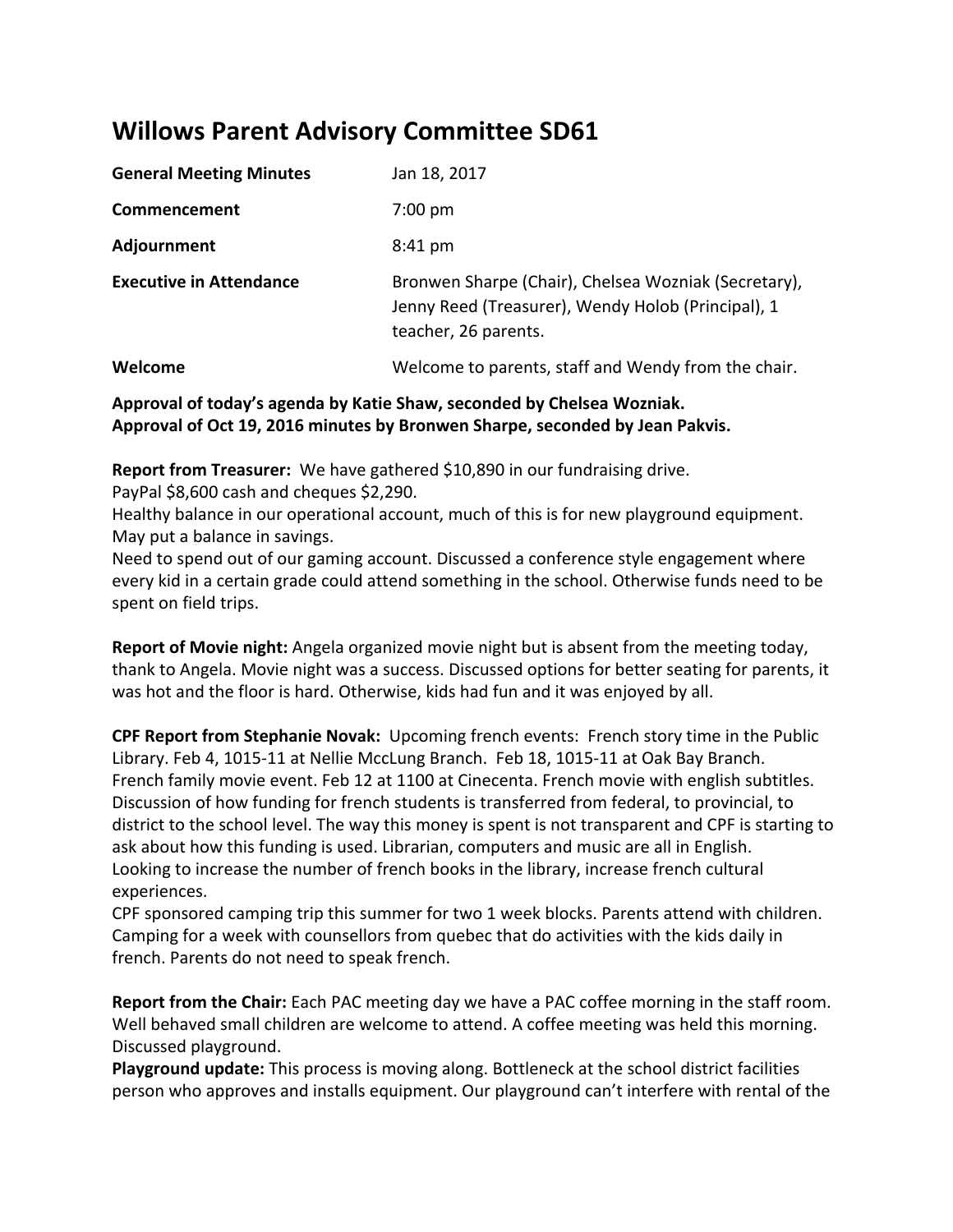field by the district.

**Telus Booster Bench:** Yellow bench on the playground for a kid who is having a tough day. A kid on the bench is taking a time out, or is advertising that they need a friend. This bench is free to the school from Telus, they have offered us two benches due to the size of the school. It comes with educational material helping students understand how this bench is used.

Wendy has approved the installation of a Booster bench on the K-1 playground, and has also approved a bench to be installed on the 2-3 playground.

We have 68 grade 5 student volunteers who volunteer to be lunch monitors and monitors on the playground, a few at a time. No formal education is done. Students help younger kids on the playground. This Leadership program is organized by Christine Patterson and can overlap nicely with the booster bench.

**Lice check report:** Thank you to Lice check volunteers, parents and teachers appreciate you. 11 kids with head lice this last check with a few more uncertainties. We do a check, then a class with a positive has a recheck. Plan for recheck at the end of Jan. One class in grade 5 did not have a volunteer so was not checked. Parents of children with lice are notified by email, the rest of the class parents are notified lice was found in the class.

**Valentine's Appreciation for Staff:** Appreciation presents for staff. Kleenex boxes with ribbons and chocolate.

**Kindergarten social:** Jan 26 at the Penny Farthing from 7-9 pm with educational door prizes. All kindergarten parents have been invited.

Plan to have more grade specific socials at the Penny Farthing in the future.

**Sexual Education at Willows School:** Sexual education happens in Grade 5. Island Sexual Health comes out to do a presentation.

Some sex ed in kindergarten. All about touching, private parts, and what's appropriate in different scenarios such as the bathroom versus the beach and versus the classroom.

#### **Positions for 2017/2018:**

Vacant positions coming up: Class Rep Coordinator, Chair

**Angst about entering kindergarten next year.** Report from Wendy: Not sure if kids will get into their catchment school for kindergarten. Victoria is growing for the first time in Wendy's career. Victoria was caught off guard by the housing crisis this last year causing an influx of students from Vancouver.

Wendy sits on the committees that discuss this issue. All schools are asked to provide a number of rooms empty. (Ours has none). Then "at capacity" will be re-evaluated. Looking for space for more classes.

Committee are reviewing where do kids come from? Where do they live.

Do we need to redraw boundaries for catchment?

If we open a new K, we need 6 classrooms, so that there is space for K and 1 the next year, and  $K + 1 + 2$  the next... etc.